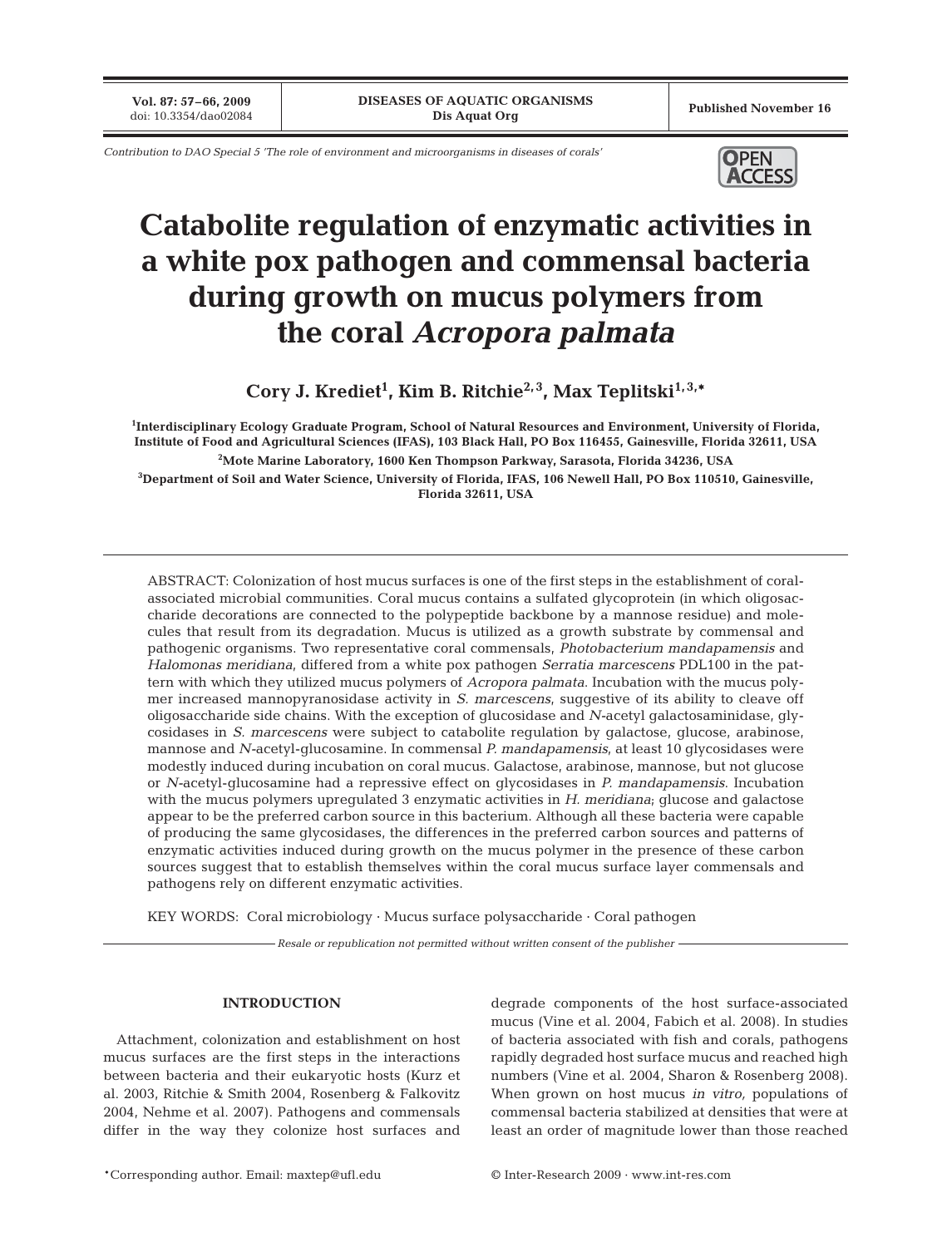by pathogens (Vine et al. 2004). Similarly, *Vibrio* spp., which are related to coral pathogens, dominated microbial communities formed on mucus of the coral *Oculina patagonica* after an extended incubation *in vitro* (Rosenberg & Falkovitz 2004, Sharon & Rosenberg 2008), even though vibrios make up less than 5% of culturable bacteria in the mucus layer of this coral under normal conditions (Koren & Rosenberg 2006). Collectively, these observations support the hypothesis that in the absence of other factors, opportunistic pathogens can overgrow and dominate coral-associated microbial communities, thus contributing to the appearance of disease signs (Ritchie 2006).

This hypothesis also implies that opportunistic pathogens of corals have the ability to outcompete native coral-associated bacteria under the conditions that favor this overgrowth. Consistent with this hypothesis, of all the tested coral and environmental bacteria, *Serratia marcescens* PDL100 reached the highest final population density when grown *in vitro* on mucus of *Acropora palmata* (Krediet et al. 2009). This strain of *S. marcescens* was originally isolated as a cause of white pox, a rapidly progressing coral tissue necrosis of the threatened Caribbean coral *A. palmata* (Patterson et al. 2002). The observations that the white pox strain was more efficient at utilizing mucus of the host coral *in vitro* suggested that this ability to efficiently degrade mucus may be linked to its pathogenicity (Krediet et al. 2009).

The mechanisms by which *Serratia marcescens* PDL100 colonizes, infects, and causes disease in corals are not yet clear. The progression of infections caused by *Serratia* spp. in other invertebrates suggests that colonization of host surfaces is the first in a series of events leading to the appearance of disease signs. For example, to cause disease in nematodes and flies, *S. marcescens* first colonizes the intestines, degrades cells of the alimentary tract, and then spreads to other organs (Kurz et al. 2003, Nehme et al. 2007). Based on studies in other invertebrates, it seems likely that *S. marcescens* PDL100 first needs to attach to and then establish itself within the coral mucus surface layer.

The ability to utilize coral mucus as a growth substrate involves glycosidases, proteases and esterases (Vacelet & Thomassin 1991, Krediet et al. 2009). These enzymatic activities are generally consistent with the composition of coral mucus. The major component of the coral mucus surface layer is a sulfated glycoprotein, and mucus also contains a significant amount of low molecular weight compounds that probably result from microbial degradation of the polymers (Meikle et al. 1988). In mucus of acroporid corals, arabinose, *N*acetyl-glucosamine, mannose, glucose, galactose, *N*acetyl-galactosamine and fucose are the major sugars; serine and threonine are the major amino acids; and lipids make up 4.2% of the mucus (Ducklow & Mitchell 1979, Meikle et al. 1988). The chemical composition of the mucus glycoprotein differs among coral species (Ducklow & Mitchell 1979, Molchanova et al. 1985, Meikle et al. 1987, 1988, Klaus et al. 2007). Mucus of *Acropora formosa*, for example, contains 36 to 38% neutral sugars, 18 to 22% amino sugars and 19 to 30% amino acids (Meikle et al. 1988). The oligosaccharide decorations (2 to 4 sugar residues in length) are attached to the polypeptide backbone by an *O*-glycosidic linkage to serine or threonine through the carbon 1 of mannose (Meikle et al. 1987). The glycoproteins from *A. formosa* contain terminal arabinose residues linked by a  $\beta$  1→3 bond (Meikle et al. 1987). The entire spectrum of enzymatic activities involved in the degradation of coral mucus by pathogenic, commensal and environmental bacteria is not yet characterized.

Preparations of coral mucus contain a significant amount of low molecular weight compounds (Meikle et al. 1987, 1988, Krediet et al. 2009). While the chemical nature of these compounds is not yet known, the low molecular weight fraction of mucus most likely contains simple sugars and oligosaccharides that resulted from enzymatic degradation of the polymer. Even though these compounds appear to be plentiful in mucus, their effect on enzymatic activities in coral mucus-associated bacteria is not yet known. Kuntz et al. (2005) hinted at a potential role of sugars in coral ecology: exposure of coral fragments to sugars at 5 to 25 mg  $l^{-1}$  led to the appearance of various disease signs. For example, a 30 d treatment with lactose (at  $25 \text{ mg } l^{-1}$ ), a disaccharide that is not known to occur in the coral reef environment, led to nearly 100% mortality of the *Montastraea annularis* fragments; however, survivorship of *Porites furcata* was only modestly reduced by the treatment (Kuntz et al. 2005). A 30 d incubation with mannose caused significant mortality in *P. furcata* but not in *M. annularis* (Kuntz et al. 2005). It is not yet clear whether these observed pathologies and mortalities were due to (1) the destabilization of the symbiosis between the coral animal and its photosynthetic dinoflagellates, (2) potential growth promotion of opportunistic pathogens by the easily metabolizable carbon sources, or (3) a role of these sugars in affecting virulence gene regulation in the existing microbial communities.

In order to better understand functions of carbon sources in the behavior of coral-associated bacteria, the present study tested the hypothesis that simple sugars, which would be released from the mucus glycoprotein by enzymatic digest, affect behaviors involved in the interactions of bacteria with mucus of the coral host (e.g. enzymatic degradation and bacterial attachment to mucus).

The results of the present study demonstrated significant differences in the sequence with which the white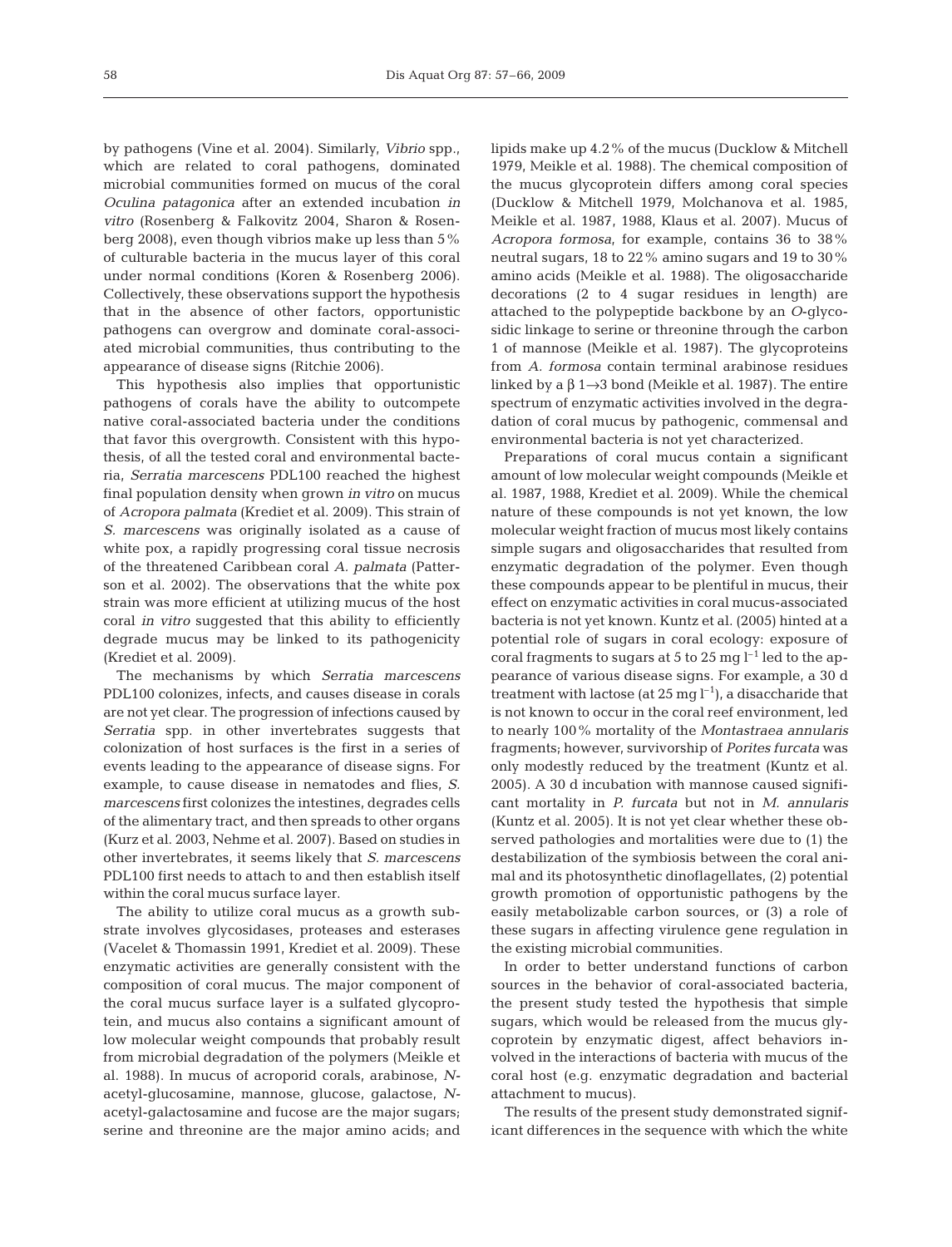pox pathogen and 2 coral commensals utilized *Acropora palmata* mucus *in vitro.* The white pox pathogen *Serratia marcescens* PDL100 rapidly downregulates some of its enzymatic activities depending on the availability of simple sugars, and the catabolite repression was relieved within the 2 to 18 h incubation. Feed-

back inhibition of enzymatic activities occurred during extended incubation (18 h) in the presence of simple sugars. In the commensal bacteria, catabolite repression occurred during the extended incubation (2 to 18 h); neither glucose nor *N-*acetyl-glucosamine had a catabolite repressive effect in the coral commensal *Photobacterium mandapamensis*. These differences in the preferred substrates may explain how *S. marcescens* and other opportunistic pathogens become established within the coral surface mucus layer.

### **MATERIALS AND METHODS**

**Bacterial strains and culture conditions.** *Serratia marcescens* PDL100 is an isolate associated with white pox of *Acropora palmata* (Patterson et al. 2002). *Photobacterium mandapamensis* 33C12 and *Halomonas meridiana* 33E7 were isolated from mucus of *A. palmata* based on their ability to grow on a medium supplemented with coral mucus (Ritchie 2006). *S. marcescens* ATCC43422 (isolated from human throat) was purchased from the American Type Culture Collection (ATCC, Manassas, Virginia, USA).

*Serratia* isolates were grown in Luria-Bertani (LB) broth (Fisher Scientific). Bacteria isolated from *Acropora palmata* mucus were routinely grown in glycerol artificial seawater (GASW) broth (356 mM NaCl, 40 mM MgSO4, 20 mM MgCl2·6H2O, 8 mM KCl, 60 µM  $K_2HPO_4$ , 33 µM Tris, 7 µM FeSO<sub>4</sub>, with 0.05% peptone, 0.2% yeast extract and 2.0% glycerol; pH 7.0) or on GASW medium solidified with 1.5% agar (Fisher Scientific) (Ritchie 2006). Unless otherwise stated in text, seawater used in the experiments was collected at Crescent Beach, Florida, USA (29° 45' 56'' N, 81° 15' 11' W) and sterilized through a 0.22 µm filter. As needed for experiments, seawater was buffered with 10 mM HEPES to pH 7.

Coral mucus was collected from 2 asymptomatic *Acropora palmata* colonies at Looe Key Reef, Florida (24° 33' 75'' N, 81° 24' 05'' W) in August and September 2006 with a needleless syringe as in Ritchie (2006). Mucus was stored as aliquots at –80°C. As needed, aliquots were thawed and exposed to UV irradiation in plastic tubes (254 nm) for 20 min. Preparations were then filtered through a glass fiber GFC filter, followed by filter-sterilization through 0.45 and 0.22 µm filters. Mucus was then separated into low and high molecular weight fractions with VisaSpin-15 spin dialysis assemblies (VivaScience), following manufacturer's instructions. The low molecular weight fraction was not used in the studies presented here. The high molecular weight fraction was brought up to volume in artificial seawater (Instant Ocean).

Artificial mucus was made by supplementing artificial seawater with 169.2 g  $l^{-1}$  L-arabinose, 64.8 g  $l^{-1}$  Dmannose, 104.4 g l<sup>-1</sup> *N*-acetyl-glucosamine, 3.6 g l<sup>-1</sup> corn starch, 7.2 g  $l^{-1}$  D-galactose (all sugars from Acros Organics) and 300 g  $l^{-1}$  casamino acids (Sigma Aldrich). This mixture crudely approximates the composition of *Acropora* mucus reported previously (Meikle et al. 1988).

**Enzymatic assays.** Two overnight cultures of each isolate were grown in LB or in GASW broths to an optical density at 600 nm  $(OD_{600})$  of 2.0. Cells were pelleted, washed in filter-sterilized seawater and resuspended in the same volume of HEPES-buffered seawater. Bacteria were starved in buffered seawater at 30°C while shaking for 3 d. Following starvation, 1 ml of the cell suspension in buffered seawater was added to 2 ml of high molecular weight coral mucus preparation with  $0.1\%$  (w/v) of one the following sugars: D-glucose, *N-*acetyl-D-glucosamine, D-mannose, Larabinose or D-galactose (Acros Organics). A negative control (coral mucus and buffered seawater without supplementation with sugars) was carried out in parallel. Enzymatic assays were conducted using chromogenic *p*-nitro-phenyl substrates (Sigma Aldrich) after 2 or 18 h of incubation in mucus (at 30°C) following published protocols (Miller 1972). All enzymatic reactions were conducted for exactly 24 h; cellular debris and unused enzymatic substrate were then pelleted at  $16000 \times g$ . The supernatants were then transferred to a clear polystyrene 96-well plate and absorbance at  $405 \text{ nm}$  ( $A_{405}$ ) was measured on a Victor-3 plate reader (Perkin Elmer). Buffered seawater and coral mucus were included in each plate as blanks. Enzymatic activities in the coral mucus treatment were measured and subtracted from all other treatments and the activity was then calculated using modified Miller Units  $(A_{405}/A_{590})$ .

**Biofilm assays.** For the biofilm assays, bacterial cultures were grown overnight to an approximate  $OD_{600}$ of 2.0. Biofilms were set up either in 3-N-morpholino-2-hydroxpropane sulfonic acid (MOPS) buffered colony-forming antigen (CFA) medium or in seawater on polystyrene surfaces coated with crude coral mucus. Buffered CFA medium contained 10 g  $l^{-1}$ casamino acids, 1.5 g  $l^{-1}$  yeast extract, 50 mg  $l^{-1}$  MgSO<sub>4</sub> and 5 mg  $l^{-1}$  MnCl<sub>2</sub>, buffered with 0.1 M MOPS (pH 7). To test biofilm formation in CFA, overnight bacterial cultures were washed and then resuspended in 0.1 M MOPS-buffered CFA, and 100 µl of the cell suspension were added to the wells of a 96-well polystyrene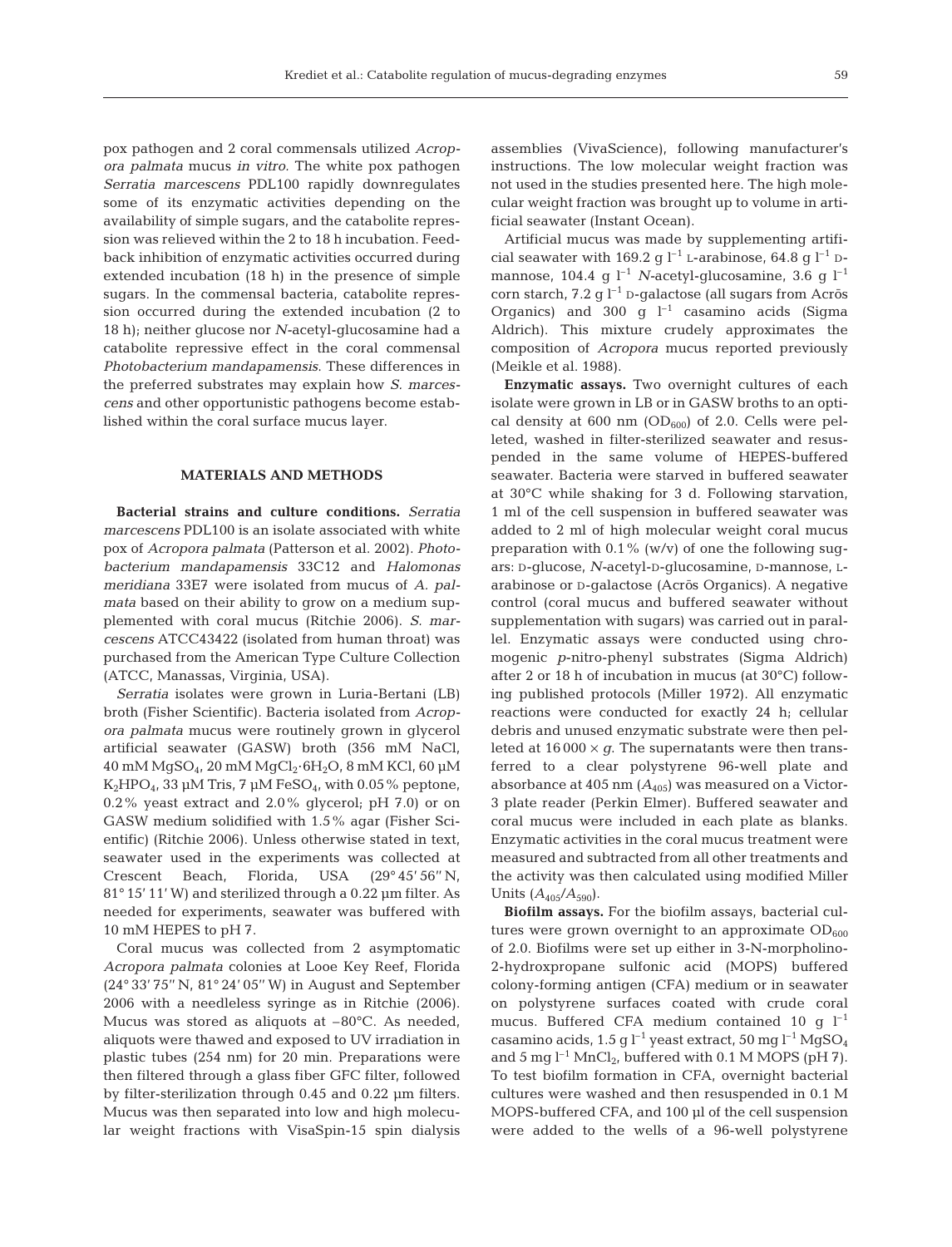microtiter plate (Fisher Scientific). After 48 h of incubation, biofilms were stained with 25 µl 1% crystal violet and biofilm formation was quantified as before (Jackson et al. 2002, Teplitski et al. 2006a).

To test the role of individual mucus monomers in attachment to coral mucus-coated surfaces, 50 µl of the mucus preparation (buffered with 10 mM HEPES to pH 7) was incubated in each well of a polystyrene microtiter plate for 1 h, after which 40 µl of the liquid

were aspirated and discarded, and the residue was dried at 30°C overnight in a microbiological hood, as in Bavington et al. (2004). The inoculum was prepared by growing bacterial cultures overnight in LB or in GASW broth at 30°C, then washing them twice in filter-sterilized buffered seawater. One hundred microliters of the suspension were added to the wells coated with mucus. As indicated, assays were supplemented with 0.1 or 1% (w/v) of individual sugars that occur in coral mucus (D-mannose, Larabinose, D-galactose, *N-*acetyl-Dglucosamine). As a control, biofilm formation in wells coated with artificial mucus was measured in parallel. The effects of simple sugars on biofilm formation were analyzed through 1-way ANOVA and Tukey's Honestly Significant Diffference (HSD) for post hoc comparison of means. All statistical tests were performed using SAS (SAS Institute).

#### **RESULTS AND DISCUSSION**

# **Enzymatic degradation of the high molecular weight fraction of coral mucus**

As shown in Table 1, α-D-glucopyranosidase, *N-*acetyl-α-D-galactosaminidase, β-D-galactopyranosidase and α-L-arabinopyranosidase were strongly and constitutively active in *Serratia marcescens* PDL100. The corresponding substrates are present within the mucus polymer of acroporid corals (Meikle et al. 1987). Incubation with the high molecular weight fraction of coral mucus induced only D-mannopyranosidase activity in this organism as compared to starved cells without mucus.

During early growth on mucus, mannosidases were not induced in the coral commensals or the human mucosal pathogen *S. marcescens* ATCC43422, and the constitutive levels of mannosidase activities were also low in these bacteria (Table 1). Because mannose residues connect oligosaccharide decorations to the polypeptide backbone of the mucus glycoprotein (Meikle et al. 1987), these results may suggest that to utilize coral mucus, the white pox pathogen cleaves off the oligosaccharide side

Table 1. Enzymatic activities during growth on the high molecular weight fraction of mucus from *Acropora palmata*. Enzymatic activities that increased (*italics)* or decreased (**bold**) at least 2-fold after incubation (2 or 18 h) with the high molecular weight fraction of mucus from *A. palmata* are indicated

| Enzyme                                                            | Starved                            | 2 <sub>h</sub>                     | 18 <sub>h</sub>                    |
|-------------------------------------------------------------------|------------------------------------|------------------------------------|------------------------------------|
| Serratia marcescens PDL100                                        |                                    |                                    |                                    |
| $N$ -acetyl- $\beta$ -D-galactosaminidase                         | $256.21 \pm 18.46$                 | $171.64 \pm 24.00$                 | $130.35 \pm 5.22$                  |
| $\alpha$ -D-galactopyranosidase                                   | $6.91 \pm 0.58$                    | $13.14 \pm 1.11$                   | $1.98 \pm 0.64$                    |
| $\beta$ -D-qalactopyranosidase                                    | $13.60 \pm 1.07$                   | $16.91 \pm 1.97$                   | $9.11 \pm 0.14$                    |
| $\alpha$ -D-glucopyranosidase                                     | $91.70 \pm 12.91$                  | $60.26 \pm 6.04$                   | $161.77 \pm 1.99$                  |
| $\beta$ -D-glucopyranosidase                                      | $17.03 \pm 1.58$                   | $16.90 \pm 0.44$                   | $4.45 \pm 0.80$                    |
| $\alpha$ -L-arabinopyranosidase                                   | $13.02 \pm 1.43$                   | $17.86 \pm 0.31$                   | $11.83 \pm 0.08$                   |
| $\beta$ -L-arabinopyranosidase                                    | $4.61 \pm 0.33$                    | $6.44 \pm 0.96$                    | $1.86 \pm 0.30$                    |
| $\alpha$ -L-fucopyranosidase                                      | $7.70 \pm 0.43$                    | $10.14 \pm 1.18$                   | $0.62 \pm 0.21$                    |
| $\beta$ -D-fucopyranosidase                                       | $10.81 \pm 1.11$                   | $17.24 \pm 2.65$                   | $1.32 \pm 0.33$                    |
| $\alpha$ -D-mannopyranosidase                                     | $3.06 \pm 0.70$                    | $6.83 \pm 1.79$                    | $1.72 \pm 0.39$                    |
| β-D-mannopyranosidase                                             | $9.22 \pm 1.71$                    | $33.22 \pm 5.46$                   | $2.89 \pm 0.85$                    |
| Serratia marcescens 43422                                         |                                    |                                    |                                    |
| $N$ -acetyl- $\beta$ -D-qalactosaminidase                         | $63.99 \pm 4.50$                   | $146.86 \pm 5.76$                  | $160.83 \pm 6.53$                  |
|                                                                   | $0.65 \pm 0.03$                    | $0.22 \pm 0.63$                    | $0.31 \pm 0.53$                    |
| $\alpha$ -D-galactopyranosidase<br>$\beta$ -D-galactopyranosidase | $4.90 \pm 0.20$                    | $9.80 \pm 0.23$                    | $10.31 \pm 0.57$                   |
| $\alpha$ -D-glucopyranosidase                                     | $40.03 \pm 1.92$                   | $152.33 \pm 6.25$                  | $135.59 \pm 2.50$                  |
| $\beta$ -D-glucopyranosidase                                      | $0.36 \pm 0.06$                    | $3.68 \pm 0.96$                    | $3.49 \pm 1.00$                    |
| $\alpha$ -L-arabinopyranosidase                                   | $2.48 \pm 0.15$                    | $11.17 \pm 0.02$                   | $10.18 \pm 0.31$                   |
| $\beta$ -L-arabinopyranosidase                                    | $1.16 \pm 0.05$                    | $0.29 \pm 0.26$                    | $1.30 \pm 0.22$                    |
| $\alpha$ -L-fucopyranosidase                                      | $0.34 \pm 0.03$                    | $0.39 \pm 0.27$                    | $0.50 \pm 0.23$                    |
| $\beta$ -D-fucopyranosidase                                       | $0.82 \pm 0.05$                    | $0.55 \pm 0.39$                    | $0.85 \pm 0.34$                    |
| $\alpha$ -D-mannopyranosidase                                     | $0.91 \pm 0.04$                    | $0.27 \pm 0.34$                    | $0.97 \pm 0.31$                    |
| $\beta$ -D-mannopyranosidase                                      | $0.88 \pm 0.03$                    | $1.75 \pm 0.82$                    | $2.12 \pm 0.77$                    |
|                                                                   |                                    |                                    |                                    |
| Photobacterium mandapamensis 33C12                                |                                    |                                    |                                    |
| $N$ -acetyl- $\beta$ -D-galactosaminidase                         | $8.53 \pm 0.24$                    | $8.25 \pm 0.68$                    | $49.08 \pm 1.25$                   |
| $\alpha$ -D-qalactopyranosidase                                   | $0.85 \pm 0.03$                    | $0.65 \pm 0.52$                    | $5.07 \pm 0.42$                    |
| $\beta$ -D-qalactopyranosidase                                    | $0.74 \pm 0.02$                    | $1.03 \pm 0.08$                    | $2.44 \pm 0.01$                    |
| $\alpha$ -D-qlucopyranosidase                                     | $1.29 \pm 0.06$<br>$0.94 \pm 0.07$ | $0.84 \pm 0.34$<br>$4.19 \pm 0.94$ | $3.88 \pm 0.22$<br>$3.69 \pm 0.60$ |
| $\beta$ -D-qlucopyranosidase                                      |                                    | $1.19 \pm 0.34$                    | $2.68 \pm 0.28$                    |
| $\alpha$ -L-arabinopyranosidase                                   | $0.69 \pm 0.04$<br>$0.99 \pm 0.09$ | $1.54 \pm 0.27$                    | $3.39 \pm 0.21$                    |
| $\beta$ -L-arabinopyranosidase                                    | $0.71 \pm 0.01$                    | $0.56 \pm 0.25$                    | $2.23 \pm 0.26$                    |
| $\alpha$ -L-fucopyranosidase                                      | $0.74 \pm 0.03$                    | $1.49 \pm 0.39$                    | $3.02 \pm 0.58$                    |
| $\beta$ -D-fucopyranosidase                                       | $0.85 \pm 0.25$                    | $1.27 \pm 0.39$                    | $3.40 \pm 0.29$                    |
| $\alpha$ -D-mannopyranosidase<br>$\beta$ -D-mannopyranosidase     | $0.99 \pm 0.04$                    | $2.42 \pm 0.80$                    | $2.52 \pm 0.82$                    |
|                                                                   |                                    |                                    |                                    |
| Halomonas meridiana 33E7                                          |                                    |                                    |                                    |
| $N$ -acetyl- $\beta$ -D-qalactosaminidase                         | $2.33 \pm 0.24$                    | $4.52 \pm 0.54$                    | $6.16 \pm 0.30$                    |
| $\alpha$ -D-galactopyranosidase                                   | $0.88 \pm 0.00$                    | $2.13 \pm 0.34$                    | $2.71 \pm 0.62$                    |
| $\beta$ -D-galactopyranosidase                                    | $0.77 \pm 0.01$                    | $0.11 \pm 0.07$                    | $0.93 \pm 1.04$                    |
| $\alpha$ -D-glucopyranosidase                                     | $313.81 \pm 1.67$                  | $257.22 \pm 13.03$                 | $220.89 \pm 4.21$                  |
| $\beta$ -D-qlucopyranosidase                                      | $1.53 \pm 0.00$                    | $2.05 \pm 0.73$                    | $1.28 \pm 0.44$                    |
| $\alpha$ -L-arabinopyranosidase                                   | $1.19 \pm 0.03$                    | $0.39 \pm 0.31$                    | $0.47 \pm 0.07$                    |
| $\beta$ -L-arabinopyranosidase                                    | $1.33 \pm 0.00$                    | $0.87 \pm 0.27$                    | $1.00 \pm 1.14$                    |
| $\alpha$ -L-fucopyranosidase                                      | $0.91 \pm 0.00$                    | $0.67 \pm 0.33$                    | $2.98 \pm 0.88$                    |
| $\beta$ -D-fucopyranosidase                                       | $0.90 \pm 0.04$                    | $0.73 \pm 0.06$                    | $1.18 \pm 0.29$                    |
| $\alpha$ -D-mannopyranosidase                                     | $0.87 \pm 0.00$                    | $1.06 \pm 0.26$                    | $0.65 \pm 0.29$                    |
| β-D-mannopyranosidase                                             | $1.14 \pm 0.02$                    | $1.99 \pm 0.81$                    | $1.07 \pm 0.41$                    |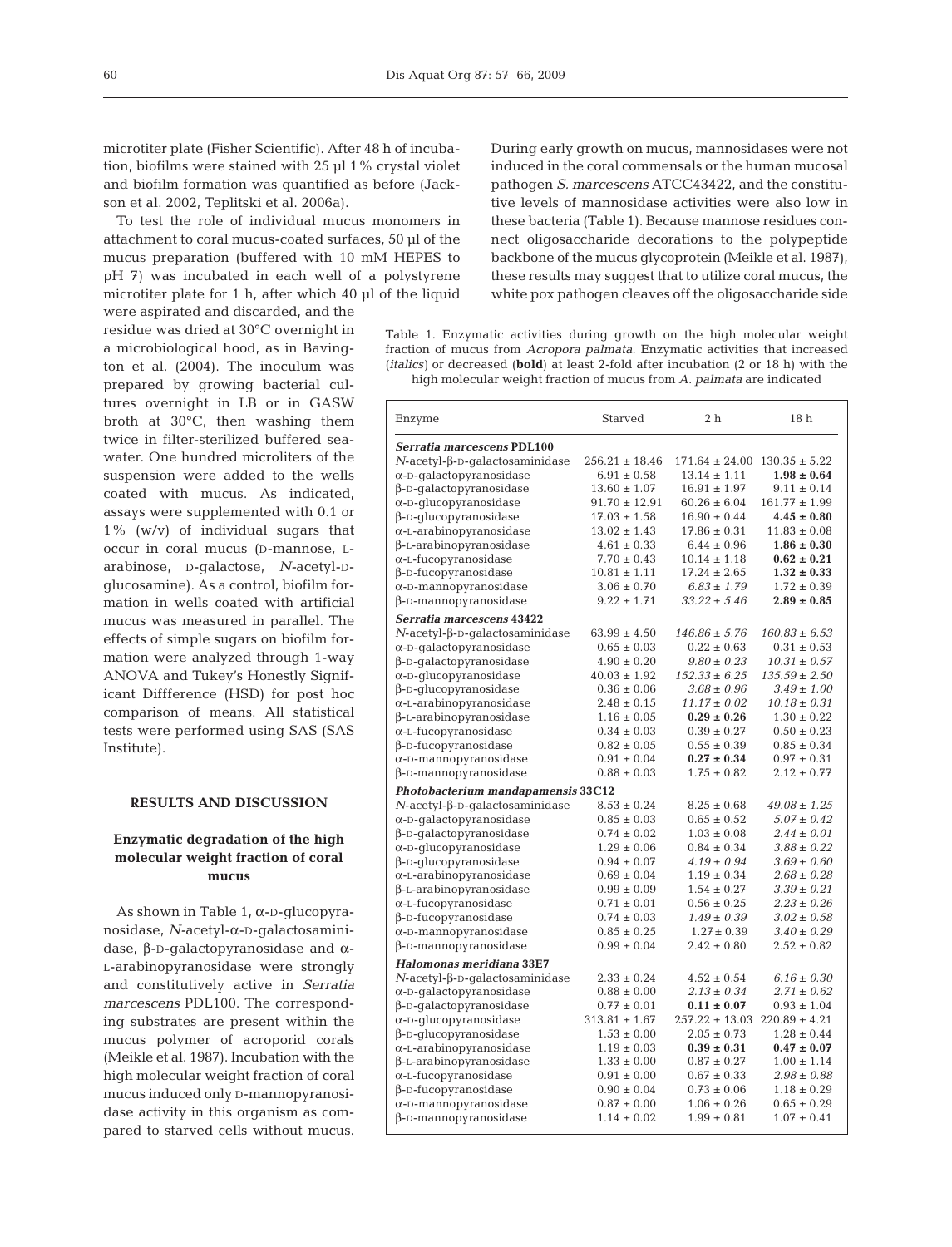chains. The cleavage of the oligosaccharide side chains may facilitate enzymatic access to the polypeptide backbone. Oligosaccharides resulting from this cleavage are likely taken up by the cells and/or degraded by constitutively active glycosidases.

In coral commensal bacteria, incubation with the high molecular weight fraction of the *Acropora palmata* mucus induced several new activities (Table 1). The 2 h incubation with the high molecular weight fraction of mucus resulted in only modest (2- to 3-fold) upregulation of 2 enzymatic activities in *Photobacterium mandapamensis* 33C12. Ten new activities were induced in this organism during the extended incubation on mucus. Only 4 new activities were upregulated in *Halomonas meridiana* within the same time frame (Table 1). The  $\alpha$ -D-qlucopyranosidase enzyme was constitutively and strongly active in *H. meridiana* (Table 1). This enzyme is induced by the incubation on mucus in *P. mandapamensis* and *S. marcescens* ATCC43422, suggesting that  $\alpha$ -D-glucopyranosidase may be involved in the degradation of coral mucus.

The differences in the pattern of enzymatic activities induced during growth of commensals and pathogens on the high molecular weight fraction of coral mucus suggest that they rely on different catabolic activities to establish within their preferred ecological niche. The enzymatic hydrolysis of the preferred bonds would release simple sugars, and this in turn may have a regulatory effect on the enzymatic activities involved in mucus degradation. The regulatory effects of various carbon sources on gene expression in bacteria through catabolite repression are well documented (Deutscher 2008, Gorke & Stulke 2008). Therefore, we tested a potential regulatory role of simple sugars in the degradation of the mucus polymer.

## **Catabolite control of coral mucus degradation by simple sugars**

Commensal and pathogenic bacteria utilize components of host mucus using different strategies, and these differences may help them occupy different ecological niches. For example, commensal *Escherichia coli* and enterohaemorrhagic *E. coli* O157:H7 are capable of utilizing essentially the same carbon sources (Chang et al. 2004, Fabich et al. 2008). However, temporal regulation of enzymatic activities and timing of carbon source utilization during growth on the components of mouse intestinal mucus were different in these 2 conspecifics. Mutational inactivation of the corresponding pathways affected fitness of the bacteria during colonization of the mouse gut. The same mutations in the commensal and enterohaemorrhagic *E. coli* had different effects on fitness of the 2 strains (Fabich et al. 2008). These results suggested that the pattern and temporal regulation of host mucus utilization are central to the ability of commensals and pathogens to establish within the available ecological niches of the host mucus layer.

To begin learning how various components of coral mucus are utilized by commensals and a model pathogen, the present study tested the effect of simple sugars present in coral mucus on the enzymatic activities induced in the white pox pathogen *Serratia marcescens* PDL100, a human pathogen *S. marcescens* ATCC43422 and 2 coral commensals (*Photobacterium mandapamensis* 33C12 and *Halomonas meridiana* 33E7). Glucose, *N-*acetyl-glucosamine, mannose, arabinose and galactose (at 0.1% w/v) were selected for 3 reasons: (1) the corresponding residues are known to occur in the mucus glycoprotein of acroporid corals (Meikle et al. 1987); (2) arabinose, galactose and *N*acetyl-glucosamine are terminal residues in the oligosaccharide decorations of the mucus glycoprotein, while the mannose residue invariably connects the oligosaccharide side chain to the polypeptide backbone (Meikle et al. 1987); and (3) glucose is a known catabolite repressor of gene regulation in enterobacteria and photobacteria (Nealson et al. 1972, Jackson et al. 2002, Teplitski et al. 2006b, Deutscher 2008, Gorke & Stulke 2008).

As shown in Table 2, the addition of simple sugars to mucus-grown cultures of *Serratia marcescens* PDL100 had a strong effect during the first 2 h, and the catabolite repression appears to be relieved — at least partially — after 18 h of incubation with the simple sugars (Table 3). The 2 h incubation on the mucus polymer in the presence of glucose strongly repressed activities of 8 (out of 11 tested) enzymatic activities by 2- to 144 fold in *S. marcescens* PDL100. Activities of fucopyranosidase and mannopyranosidase were repressed the strongest. The addition of *N-*acetyl-glucosamine or mannose had similarly strong repressive effects on enzymatic activities in *S. marcescens* PDL100. Treatment with arabinose or galactose had a lesser effect on the enzymatic activities in *S. marcescens* PDL100 (Table 2) and the treatment with glucose, arabinose or galactose strongly upregulated α-D-glucopyranosidase during the first 2 h. These results suggest that arabinose and galactose are not the preferred carbon sources. *N-*acetyl-galactosaminidase and α-D-glucopyranosidase were not subject to catabolite repression (Table 2). These results suggest a mechanism by which *S. marcescens* PDL100 may outcompete the native microbiota: during the starvation period it strongly upregulates several enzymatic activities and — when the substrates are present — these enzymes hydrolyze the corresponding substrates. The availability of preferred carbon sources downregulates other enzymatic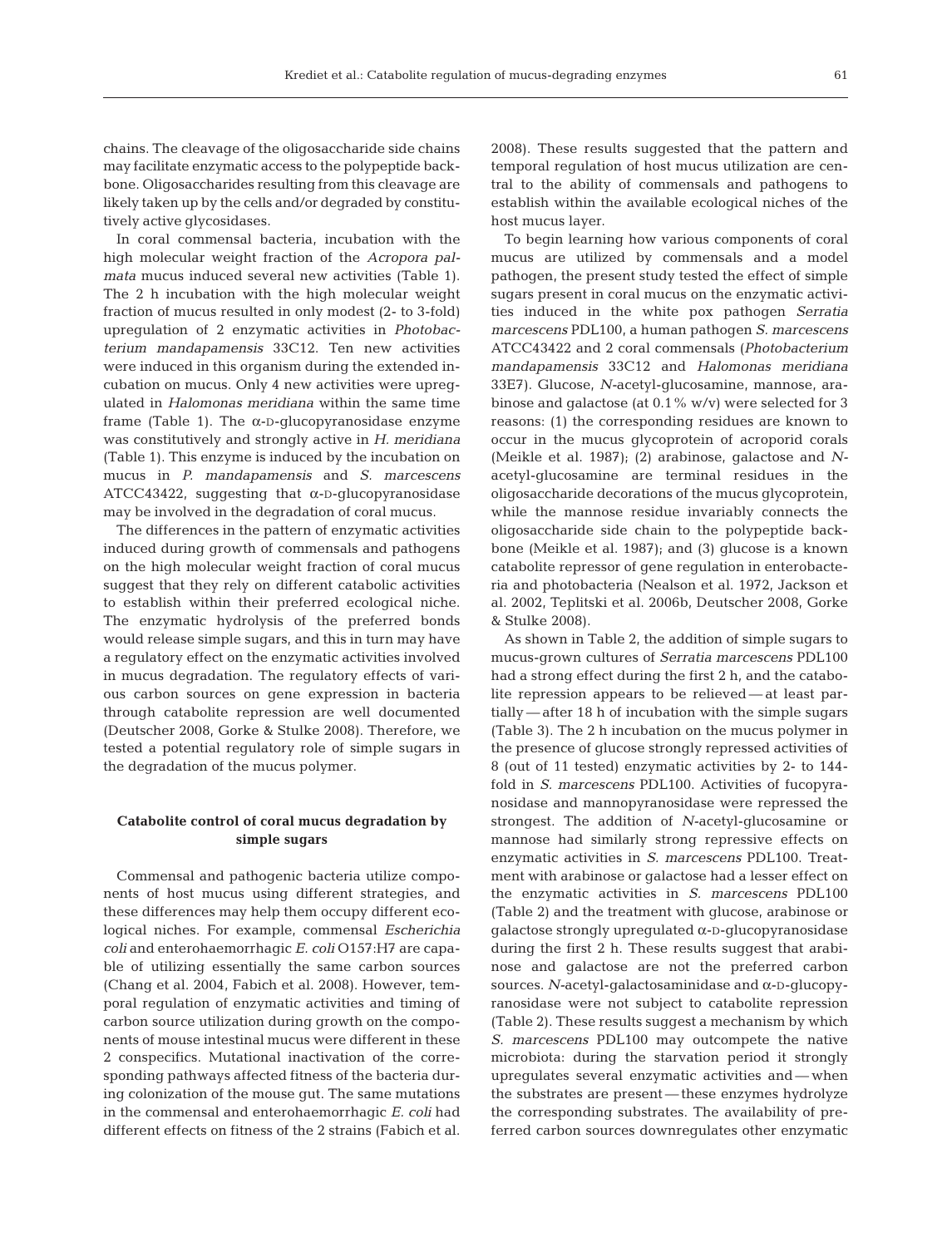62

Table 2. Enzymatic activities detected during the 2 h incubation on the high molecular weight fraction of mucus (M) from *Acropora palmata* in the presence of simple sugars. Simple sugars added: galactose (Gal), glucose (Glu), arabinose (Ara), mannose (Man) and *N*-acetyl-glucosamine (NGlu). Enzymatic activities that increased (*italics)* or decreased (**bold**) at least 2-fold after incubation are indicated

| Enzyme                                    | М                  | $M + Gal$          | $M + Glu$          | $M + Ara$          | $M + Man$         | $M + NGlu$        |
|-------------------------------------------|--------------------|--------------------|--------------------|--------------------|-------------------|-------------------|
| Serratia marcescens PDL100                |                    |                    |                    |                    |                   |                   |
| $N$ -acetyl- $\beta$ -D-qalactosaminidase | $171.64 \pm 24.00$ | $176.45 \pm 5.36$  | $158.72 \pm 5.22$  | $177.44 \pm 0.29$  | $97.45 \pm 3.76$  | $118.42 \pm 5.44$ |
| $\alpha$ -D-galactopyranosidase           | $13.14 \pm 1.11$   | $1.44 \pm 0.62$    | $0.74 \pm 0.64$    | $0.90 \pm 0.64$    | $0.19 \pm 0.61$   | $0.85 \pm 0.41$   |
| $\beta$ -D-qalactopyranosidase            | $16.91 \pm 1.97$   | $20.96 \pm 0.46$   | $8.29 \pm 0.04$    | $24.96 \pm 0.30$   | $2.39 \pm 0.12$   | $3.27 \pm 0.33$   |
| $\alpha$ -D-qlucopyranosidase             | $60.26 \pm 6.04$   | $163.10 \pm 5.02$  | $244.83 \pm 2.01$  | $166.55 \pm 2.75$  | $36.69 \pm 0.12$  | $40.52 \pm 15.81$ |
| $\beta$ -D-glucopyranosidase              | $16.90 \pm 0.44$   | $4.07 \pm 0.95$    | $3.33 \pm 1.01$    | $4.05 \pm 1.02$    | $2.91 \pm 0.89$   | $8.03 \pm 0.20$   |
| $\alpha$ -L-arabinopyranosidase           | $17.86 \pm 0.31$   | $17.36 \pm 0.11$   | $11.46 \pm 0.20$   | $18.85 \pm 0.18$   | $0.90 \pm 0.29$   | $1.73 \pm 0.11$   |
| $\beta$ -L-arabinopyranosidase            | $6.44 \pm 0.96$    | $1.58 \pm 0.28$    | $1.22 \pm 0.29$    | $1.63 \pm 0.32$    | $0.33 \pm 0.24$   | $0.08 \pm 0.13$   |
| $\alpha$ -L-fucopyranosidase              | $10.14 \pm 1.18$   | $0.76 \pm 0.27$    | $0.07 \pm 0.29$    | $0.81 \pm 0.29$    | $2.88 \pm 0.19$   | $4.32 \pm 0.29$   |
| $\beta$ -D-fucopyranosidase               | $17.24 \pm 2.65$   | $0.90 \pm 0.36$    | $0.78 \pm 0.40$    | $0.92 \pm 0.41$    | $0.54 \pm 0.38$   | $0.07 \pm 0.24$   |
| $\alpha$ -D-mannopyranosidase             | $6.83 \pm 1.79$    | $1.49 \pm 0.38$    | $1.01 \pm 0.38$    | $1.55 \pm 0.41$    | $0.97 \pm 0.40$   | $0.41 \pm 0.15$   |
| $\beta$ -D-mannopyranosidase              | $33.22 \pm 5.46$   | $2.64 \pm 0.83$    | $2.03 \pm 0.82$    | $2.70 \pm 0.87$    | $2.04 \pm 0.84$   | $1.57 \pm 0.70$   |
| Serratia marcescens 43422                 |                    |                    |                    |                    |                   |                   |
| $N$ -acetyl- $\beta$ -D-galactosaminidase | $146.86 \pm 5.76$  | $165.29 \pm 1.23$  | $106.16 \pm 1.78$  | $168.07 \pm 0.20$  | $191.86 \pm 6.18$ | $110.79 \pm 4.38$ |
| $\alpha$ -D-qalactopyranosidase           | $0.22 \pm 0.63$    | $1.58 \pm 0.62$    | $0.31 \pm 0.59$    | $0.88 \pm 0.61$    | $0.72 \pm 0.61$   | $0.05 \pm 0.12$   |
| $\beta$ -D-galactopyranosidase            | $9.80 \pm 0.23$    | $9.54 \pm 0.23$    | $7.19 \pm 0.20$    | $8.16 \pm 0.01$    | $4.15 \pm 0.05$   | $7.14 \pm 0.15$   |
| $\alpha$ -D-qlucopyranosidase             | $152.33 \pm 6.25$  | $82.21 \pm 4.36$   | $114.81 \pm 6.45$  | $82.93 \pm 0.97$   | $91.39 \pm 2.91$  | $130.16 \pm 2.61$ |
| $\beta$ -D-qlucopyranosidase              | $3.68 \pm 0.96$    | $4.39 \pm 1.00$    | $3.93 \pm 0.95$    | $4.37 \pm 1.01$    | $4.21 \pm 1.02$   | $4.03 \pm 0.95$   |
| $\alpha$ -L-arabinopyranosidase           | $11.17 \pm 0.02$   | $8.63 \pm 0.17$    | $7.58 \pm 0.07$    | $7.32 \pm 0.80$    | $3.76 \pm 0.22$   | $7.47 \pm 0.05$   |
| $\beta$ -L-arabinopyranosidase            | $0.29 \pm 0.26$    | $1.50 \pm 0.32$    | $0.50 \pm 0.25$    | $1.42 \pm 0.31$    | $1.34 \pm 0.28$   | $0.48 \pm 0.03$   |
| $\alpha$ -L-fucopyranosidase              | $0.39 \pm 0.27$    | $0.80 \pm 0.29$    | $0.39 \pm 0.27$    | $0.75 \pm 0.28$    | $0.71 \pm 0.28$   | $0.64 \pm 0.26$   |
| $\beta$ -D-fucopyranosidase               | $0.55 \pm 0.39$    | $1.16 \pm 0.32$    | $0.77 \pm 0.41$    | $0.14 \pm 0.63$    | $1.26 \pm 0.42$   | $0.99 \pm 0.37$   |
| $\alpha$ -D-mannopyranosidase             | $0.27 \pm 0.34$    | $1.24 \pm 0.40$    | $0.45 \pm 0.40$    | $1.16 \pm 0.37$    | $1.05 \pm 0.34$   | $0.65 \pm 0.28$   |
| $\beta$ -D-mannopyranosidase              | $1.75 \pm 0.82$    | $2.56 \pm 0.85$    | $1.88 \pm 0.85$    | $2.45 \pm 0.84$    | $2.38 \pm 0.84$   | $1.53 \pm 0.45$   |
| Photobacterium mandapamensis 33C12        |                    |                    |                    |                    |                   |                   |
| $N$ -acetyl- $\beta$ -D-qalactosaminidase | $8.25 \pm 0.68$    | $51.75 \pm 0.70$   | $12.36 \pm 0.37$   | $50.94 \pm 0.44$   | $51.33 \pm 0.38$  | $11.00 \pm 0.57$  |
| $\alpha$ -D-qalactopyranosidase           | $0.65 \pm 0.52$    | $0.06 \pm 0.62$    | $0.37 \pm 0.53$    | $2.36 \pm 0.29$    | $2.23 \pm 0.36$   | $0.66 \pm 0.59$   |
| $\beta$ -D-qalactopyranosidase            | $1.03 \pm 0.08$    | $0.99 \pm 0.13$    | $0.58 \pm 0.01$    | $0.67 \pm 0.29$    | $0.93 \pm 0.10$   | $1.09 \pm 0.11$   |
| $\alpha$ -D-glucopyranosidase             | $0.84 \pm 0.34$    | $0.64 \pm 0.38$    | $0.64 \pm 0.29$    | $0.52 \pm 0.35$    | $0.11 \pm 0.11$   | $0.90 \pm 0.40$   |
| $\beta$ -D-glucopyranosidase              | $4.19 \pm 0.94$    | $2.47 \pm 0.06$    | $4.04 \pm 0.97$    | $3.45 \pm 1.00$    | $3.41 \pm 0.99$   | $4.23 \pm 0.99$   |
| $\alpha$ -L-arabinopyranosidase           | $1.19 \pm 0.34$    | $0.96 \pm 0.33$    | $1.03 \pm 0.36$    | $0.93 \pm 0.37$    | $1.01 \pm 0.34$   | $1.24 \pm 0.37$   |
| $\beta$ -L-arabinopyranosidase            | $1.54 \pm 0.27$    | $1.55 \pm 0.32$    | $1.39 \pm 0.27$    | $1.43 \pm 0.29$    | $1.46 \pm 0.31$   | $1.62 \pm 0.31$   |
| $\alpha$ -L-fucopyranosidase              | $0.56 \pm 0.25$    | $0.26 \pm 0.18$    | $0.42 \pm 0.27$    | $0.29 \pm 0.28$    | $0.23 \pm 0.21$   | $0.67 \pm 0.28$   |
| $\beta$ -D-fucopyranosidase               | $1.49 \pm 0.39$    | $1.47 \pm 0.44$    | $0.62 \pm 1.29$    | $1.31 \pm 0.41$    | $1.33 \pm 0.39$   | $1.57 \pm 0.42$   |
| $\alpha$ -D-mannopyranosidase             | $1.27 \pm 0.34$    | $1.38 \pm 0.84$    | $1.09 \pm 0.36$    | $1.24 \pm 0.38$    | $1.34 \pm 0.39$   | $1.35 \pm 0.40$   |
| $\beta$ -D-mannopyranosidase              | $2.42 \pm 0.80$    | $2.21 \pm 0.84$    | $2.21 \pm 0.82$    | $1.96 \pm 0.78$    | $2.18 \pm 0.83$   | $2.46 \pm 0.85$   |
| Halomonas meridiana 33E7                  |                    |                    |                    |                    |                   |                   |
| $N$ -acetyl- $\beta$ -D-qalactosaminidase | $4.52 \pm 0.54$    | $1.20 \pm 2.43$    | $2.53 \pm 0.08$    | $3.38 \pm 1.02$    | $2.66 \pm 1.20$   | $1.73 \pm 1.20$   |
| $\alpha$ -D-galactopyranosidase           | $2.13 \pm 0.34$    | $0.51 \pm 0.20$    | $1.14 \pm 0.33$    | $0.71 \pm 0.49$    | $0.46 \pm 0.60$   | $2.21 \pm 0.25$   |
| $\beta$ -D-galactopyranosidase            | $0.11 \pm 0.07$    | $0.60 \pm 0.34$    | $0.87 \pm 0.07$    | $1.26 \pm 0.07$    | $1.05 \pm 0.07$   | $1.88 \pm 2.16$   |
| $\alpha$ -D-glucopyranosidase             | $257.22 \pm 13.03$ | $164.27 \pm 10.66$ | $177.93 \pm 21.04$ | $148.72 \pm 12.67$ | $161.84 \pm 8.56$ | $213.47 \pm 3.68$ |
| $\beta$ -D-qlucopyranosidase              | $2.05 \pm 0.73$    | $2.67 \pm 0.63$    | $3.18 \pm 0.81$    | $3.45 \pm 0.76$    | $2.45 \pm 0.87$   | $1.66 \pm 0.18$   |
| $\alpha$ -L-arabinopyranosidase           | $0.39 \pm 0.31$    | $0.25 \pm 0.03$    | $0.63 \pm 0.29$    | $1.02 \pm 0.29$    | $0.04 \pm 0.34$   | $0.70 \pm 0.34$   |
| $\beta$ -L-arabinopyranosidase            | $0.87 \pm 0.27$    | $1.15 \pm 0.17$    | $1.15 \pm 0.21$    | $1.53 \pm 0.22$    | $1.37 \pm 0.29$   | $1.40 \pm 0.30$   |
| $\alpha$ -L-fucopyranosidase              | $0.67 \pm 0.33$    | $0.31 \pm 0.14$    | $0.02 \pm 0.05$    | $0.45 \pm 0.15$    | $0.46 \pm 0.26$   | $0.39 \pm 0.24$   |
| $\beta$ -D-fucopyranosidase               | $0.73 \pm 0.06$    | $1.41 \pm 0.29$    | $1.48 \pm 0.24$    | $1.64 \pm 0.34$    | $1.43 \pm 0.30$   | $1.39 \pm 0.27$   |
| $\alpha$ -D-mannopyranosidase             | $1.06 \pm 0.26$    | $1.40 \pm 0.34$    | $0.96 \pm 0.26$    | $1.61 \pm 0.34$    | $1.31 \pm 0.29$   | $1.38 \pm 0.37$   |
| $\beta$ -D-mannopyranosidase              | $1.99 \pm 0.81$    | $2.14 \pm 0.71$    | $2.12 \pm 0.80$    | $2.58 \pm 0.76$    | $1.95 \pm 0.45$   | $2.37 \pm 0.84$   |

activities. This hypothesis is yet to be tested *in situ* using defined mutants.

The 2 coral commensals tested in the present study appear to rely on mucus degradation strategies that are distinct from the white pox pathogen, although this limited survey of coral commensals does not suggest a unifying model by which commensals as a group utilize coral mucus. Based on the results presented in Table 2, it appears that the 2 h incubation of the 2 commensals on mucus with simple sugars did not have a strong catabolite repression effect on the enzymatic activities. Treatment of *Photobacterium mandapamensis* with mannose, arabinose or galactose stimulated *N*acetyl galactosaminidase, and after 18 h of incubation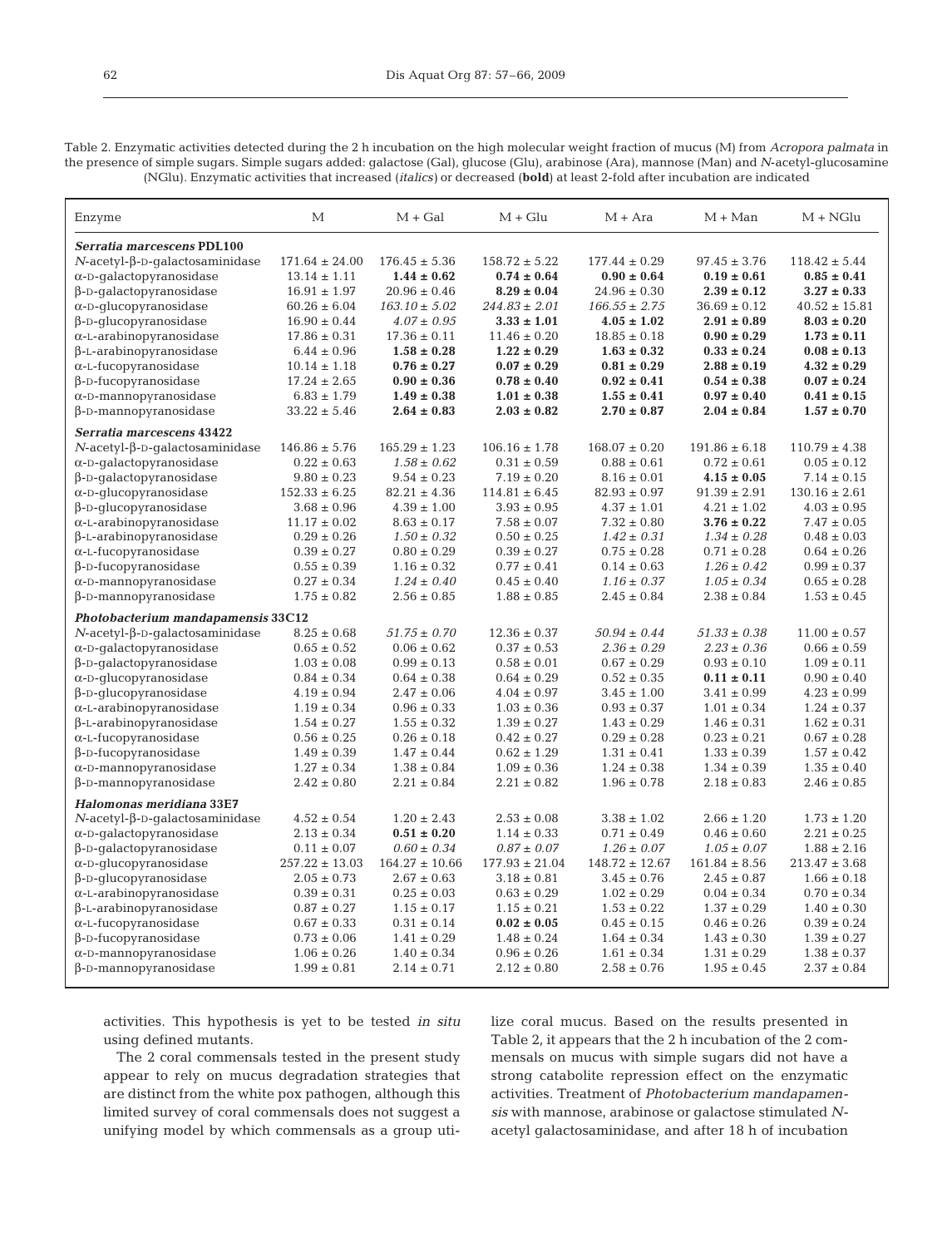Table 3. Enzymatic activities during the 18 h incubation on the high molecular weight fraction of mucus (M) from *Acropora palmata* in the presence of simple sugars. Simple sugars added: galactose (Gal), glucose (Glu), arabinose (Ara), mannose (Man) and *N*-acetyl-glucosamine (NGlu). Enzymatic activities that increased (*italics)* or decreased (**bold**) at least 2-fold after incubation are indicated

| Enzyme                                    | М                 | $M + Gal$          | $M + Glu$          | $M + Ara$         | $M + Man$          | $M + NGlu$         |
|-------------------------------------------|-------------------|--------------------|--------------------|-------------------|--------------------|--------------------|
| Serratia marcescens PDL100                |                   |                    |                    |                   |                    |                    |
| $N$ -acetyl- $\beta$ -D-qalactosaminidase | $130.35 \pm 3.87$ | $108.6 \pm 4.72$   | $38.16 \pm 5.64$   | $192.98 \pm 5.95$ | $111.31 \pm 0.73$  | $82.43 \pm 0.12$   |
| $\alpha$ -D-galactopyranosidase           | $1.98 \pm 0.64$   | $1.79 \pm 0.63$    | $1.31 \pm 0.63$    | $0.94 \pm 0.65$   | $1.31 \pm 0.63$    | $1.69 \pm 0.64$    |
| $\beta$ -D-galactopyranosidase            | $9.11 \pm 0.14$   | $45.61 \pm 0.01$   | $2.11 \pm 0.03$    | $14.42 \pm 0.15$  | $5.85 \pm 0.07$    | $2.75 \pm 0.08$    |
| $\alpha$ -D-glucopyranosidase             | $161.77 \pm 1.99$ | $13.84 \pm 0.44$   | $76.16 \pm 3.77$   | $15.60 \pm 1.48$  | $9.61 \pm 0.10$    | $7.28 \pm 0.18$    |
| $\beta$ -D-glucopyranosidase              | $4.45 \pm 0.80$   | $4.79 \pm 0.97$    | $2.69 \pm 0.94$    | $4.24 \pm 0.98$   | $4.63 \pm 0.99$    | $4.93 \pm 1.01$    |
| $\alpha$ -L-arabinopyranosidase           | $11.83 \pm 0.08$  | $40.88 \pm 0.01$   | $2.40 \pm 0.28$    | $15.62 \pm 0.07$  | $6.07 \pm 0.31$    | $3.05 \pm 0.28$    |
| $\beta$ -L-arabinopyranosidase            | $1.86 \pm 0.30$   | $1.27 \pm 0.26$    | $1.18 \pm 0.28$    | $0.92 \pm 0.30$   | $1.44 \pm 0.29$    | $1.69 \pm 0.29$    |
| $\alpha$ -L-fucopyranosidase              | $0.62 \pm 0.21$   | $1.02 \pm 0.29$    | $0.62 \pm 0.08$    | $0.82 \pm 0.29$   | $0.89 \pm 0.25$    | $1.02 \pm 0.30$    |
| $\beta$ -D-fucopyranosidase               | $1.32 \pm 0.33$   | $0.57 \pm 0.41$    | $1.25 \pm 0.33$    | $0.94 \pm 0.40$   | $1.40 \pm 0.37$    | $1.77 \pm 0.42$    |
| $\alpha$ -D-mannopyranosidase             | $1.72 \pm 0.39$   | $1.59 \pm 0.40$    | $1.62 \pm 0.38$    | $1.21 \pm 0.40$   | $1.43 \pm 0.37$    | $1.70 \pm 0.40$    |
| $\beta$ -D-mannopyranosidase              | $2.89 \pm 0.85$   | $2.92 \pm 0.85$    | $2.81 \pm 0.86$    | $2.48 \pm 0.86$   | $2.80 \pm 0.85$    | $2.99 \pm 0.83$    |
| Serratia marcescens 43422                 |                   |                    |                    |                   |                    |                    |
| $N$ -acetyl- $\beta$ -D-galactosaminidase | $160.83 \pm 6.53$ | $181.11 \pm 10.59$ | $88.83 \pm 3.88$   | $174.67 \pm 6.27$ | $147.03 \pm 5.11$  | $68.07 \pm 0.08$   |
| $\alpha$ -D-galactopyranosidase           | $0.31 \pm 0.53$   | $1.48 \pm 0.58$    | $0.65 \pm 0.54$    | $0.82 \pm 0.57$   | $1.15 \pm 0.62$    | $1.46 \pm 0.55$    |
| $\beta$ -D-galactopyranosidase            | $10.31 \pm 0.57$  | $10.62 \pm 0.87$   | $0.67 \pm 0.03$    | $8.54 \pm 0.32$   | $2.76 \pm 0.02$    | $3.76 \pm 0.20$    |
| $\alpha$ -D-glucopyranosidase             | $135.59 \pm 2.50$ | $90.47 \pm 9.16$   | $0.33 \pm 0.27$    | $86.16 \pm 3.69$  | $70.33 \pm 2.45$   | $16.62 \pm 1.79$   |
| $\beta$ -D-glucopyranosidase              | $3.49 \pm 1.00$   | $4.25 \pm 0.92$    | $4.02 \pm 0.84$    | $4.31 \pm 0.96$   | $4.59 \pm 1.02$    | $4.69 \pm 0.85$    |
| $\alpha$ -L-arabinopyranosidase           | $10.18 \pm 0.31$  | $9.62 \pm 0.41$    | $0.43 \pm 0.30$    | $7.59 \pm 0.76$   | $2.45 \pm 0.24$    | $3.78 \pm 0.02$    |
| $\beta$ -L-arabinopyranosidase            | $1.30 \pm 0.22$   | $1.39 \pm 0.26$    | $1.57 \pm 0.28$    | $1.37 \pm 0.27$   | $1.65 \pm 0.29$    | $2.22 \pm 0.31$    |
| $\alpha$ -L-fucopyranosidase              | $0.50 \pm 0.23$   | $0.74 \pm 0.25$    | $0.63\pm0.26$      | $0.72 \pm 0.25$   | $0.89 \pm 0.28$    | $1.17 \pm 0.29$    |
| $\beta$ -D-fucopyranosidase               | $0.85 \pm 0.34$   | $1.02 \pm 0.24$    | $1.43 \pm 0.40$    | $0.01 \pm 0.76$   | $1.55 \pm 0.42$    | $1.90 \pm 0.42$    |
| $\alpha$ -D-mannopyranosidase             | $0.97 \pm 0.31$   | $1.12 \pm 0.33$    | $1.12 \pm 0.36$    | $1.11 \pm 0.33$   | $1.36 \pm 0.36$    | $1.96 \pm 0.41$    |
| $\beta$ -D-mannopyranosidase              | $2.12 \pm 0.77$   | $2.45 \pm 0.79$    | $2.36 \pm 0.80$    | $2.39 \pm 0.79$   | $2.70 \pm 0.85$    | $3.27 \pm 0.86$    |
| Photobacterium mandapamensis 33C12        |                   |                    |                    |                   |                    |                    |
| $N$ -acetyl- $\beta$ -D-galactosaminidase | $49.08 \pm 1.25$  | $66.60 \pm 3.21$   | $54.16 \pm 4.07$   | $53.67 \pm 6.77$  | $59.01 \pm 2.44$   | $68.98 \pm 1.59$   |
| $\alpha$ -D-qalactopyranosidase           | $5.07 \pm 0.42$   | $2.37 \pm 0.10$    | $8.07 \pm 1.07$    | $3.92 \pm 0.68$   | $2.07 \pm 0.24$    | $18.58 \pm 0.94$   |
| $\beta$ -D-qalactopyranosidase            | $2.44 \pm 0.01$   | $1.17 \pm 1.53$    | $2.74 \pm 0.24$    | $0.36 \pm 0.00$   | $0.74 \pm 0.06$    | $2.57 \pm 0.18$    |
| $\alpha$ -D-qlucopyranosidase             | $3.88 \pm 0.22$   | $0.38 \pm 0.01$    | $5.16 \pm 0.41$    | $0.67 \pm 0.39$   | $0.04 \pm 0.25$    | $3.82 \pm 0.10$    |
| $\beta$ -D-qlucopyranosidase              | $3.69 \pm 0.60$   | $1.28 \pm 0.09$    | $2.99 \pm 0.17$    | $2.95 \pm 0.60$   | $3.03 \pm 0.84$    | $3.42 \pm 0.42$    |
| $\alpha$ -L-arabinopyranosidase           | $2.68 \pm 0.28$   | $0.59 \pm 0.27$    | $8.37 \pm 2.26$    | $0.77 \pm 0.26$   | $0.71 \pm 0.23$    | $3.45 \pm 0.83$    |
| $\beta$ -L-arabinopyranosidase            | $3.39 \pm 0.21$   | $0.98 \pm 0.22$    | $2.43 \pm 0.26$    | $0.50 \pm 1.26$   | $1.23 \pm 0.17$    | $2.29 \pm 0.03$    |
| $\alpha$ -L-fucopyranosidase              | $2.23 \pm 0.26$   | $1.49 \pm 1.01$    | $2.41 \pm 0.05$    | $0.30 \pm 0.16$   | $0.02 \pm 0.09$    | $4.28 \pm 0.48$    |
| $\beta$ -D-fucopyranosidase               | $3.02 \pm 0.58$   | $0.87 \pm 1.06$    | $2.09 \pm 0.06$    | $0.94 \pm 0.10$   | $0.41 \pm 0.17$    | $5.44 \pm 2.00$    |
| $\alpha$ -D-mannopyranosidase             | $3.40 \pm 0.29$   | $0.62 \pm 0.29$    | $2.75 \pm 0.28$    | $4.82 \pm 3.31$   | $1.18 \pm 0.32$    | $2.14 \pm 0.12$    |
| $\beta$ -D-mannopyranosidase              | $2.52 \pm 0.82$   | $1.52 \pm 0.60$    | $1.86 \pm 0.62$    | $1.33 \pm 0.26$   | $1.27 \pm 0.34$    | $3.63 \pm 0.68$    |
| Halomonas meridiana 33E7                  |                   |                    |                    |                   |                    |                    |
| $N$ -acetyl- $\beta$ -D-qalactosaminidase | $6.16 \pm 0.30$   | $2.57 \pm 0.79$    | $1.05 \pm 0.96$    | $3.10 \pm 1.00$   | $3.65 \pm 0.97$    | $3.40 \pm 1.18$    |
| $\alpha$ -D-galactopyranosidase           | $2.71 \pm 0.62$   | $0.56 \pm 0.28$    | $0.27 \pm 0.60$    | $1.72 \pm 0.41$   | $1.00 \pm 0.58$    | $1.18 \pm 0.28$    |
| $\beta$ -D-galactopyranosidase            | $0.93 \pm 1.04$   | $1.01 \pm 1.00$    | $0.70 \pm 0.06$    | $0.06 \pm 0.63$   | $1.28 \pm 0.10$    | $0.58 \pm 0.02$    |
| $\alpha$ -D-glucopyranosidase             | $220.89 \pm 4.21$ | $93.78 \pm 15.78$  | $100.47 \pm 21.58$ | $124.70 \pm 4.31$ | $110.93 \pm 12.40$ | $188.85 \pm 30.67$ |
| $\beta$ -D-glucopyranosidase              | $1.18 \pm 0.44$   | $2.15 \pm 0.00$    | $3.09 \pm 0.84$    | $3.78 \pm 0.99$   | $3.76 \pm 0.98$    | $2.58 \pm 0.92$    |
| $\alpha$ -L-arabinopyranosidase           | $0.47 \pm 0.07$   | $0.23 \pm 0.05$    | $0.05 \pm 0.03$    | $0.88 \pm 0.27$   | $0.29 \pm 0.81$    | $0.25 \pm 0.32$    |
| $\beta$ -L-arabinopyranosidase            | $1.00 \pm 1.14$   | $1.24 \pm 0.17$    | $2.52 \pm 0.187$   | $1.59 \pm 0.20$   | $1.58 \pm 0.12$    | $0.96 \pm 0.09$    |
| $\alpha$ -L-fucopyranosidase              | $2.98 \pm 0.88$   | $0.05 \pm 0.26$    | $0.28 \pm 0.12$    | $0.42 \pm 0.08$   | $0.78 \pm 0.27$    | $0.53 \pm 0.07$    |
| $\beta$ -D-fucopyranosidase               | $1.18 \pm 0.29$   | $1.11 \pm 0.06$    | $1.61 \pm 0.37$    | $1.62 \pm 0.36$   | $1.85 \pm 0.43$    | $1.39 \pm 0.41$    |
|                                           | $0.65 \pm 0.29$   | $1.25 \pm 0.27$    | $1.27 \pm 0.27$    | $1.65 \pm 0.36$   | $1.62 \pm 0.26$    | $0.66 \pm 0.01$    |
| $\alpha$ -D-mannopyranosidase             |                   |                    |                    |                   |                    |                    |

the induction was relieved (Table 3). Neither glucose nor *N-*acetyl-glucosamine had a strong catabolite repression effect on *P. mandapamensis* (Tables 2 & 3). This suggests that neither glucose nor *N-*acetyl-glucosamine is the preferred carbon source for this bacterium. Both galactosidase and *N-*acetyl-galactosidase appear to be co-upregulated within the first 2 h

(Table 2), suggesting that the corresponding substrates maybe preferentially co-utilized by the bacterium. Within the 18 h incubation, the catabolite repression effects of galactose, arabinose and mannose on the enzymatic activities in this bacterium were the strongest; galactosidases, arabinosidases and α-Dmannopyranosidase appear to be controlled by the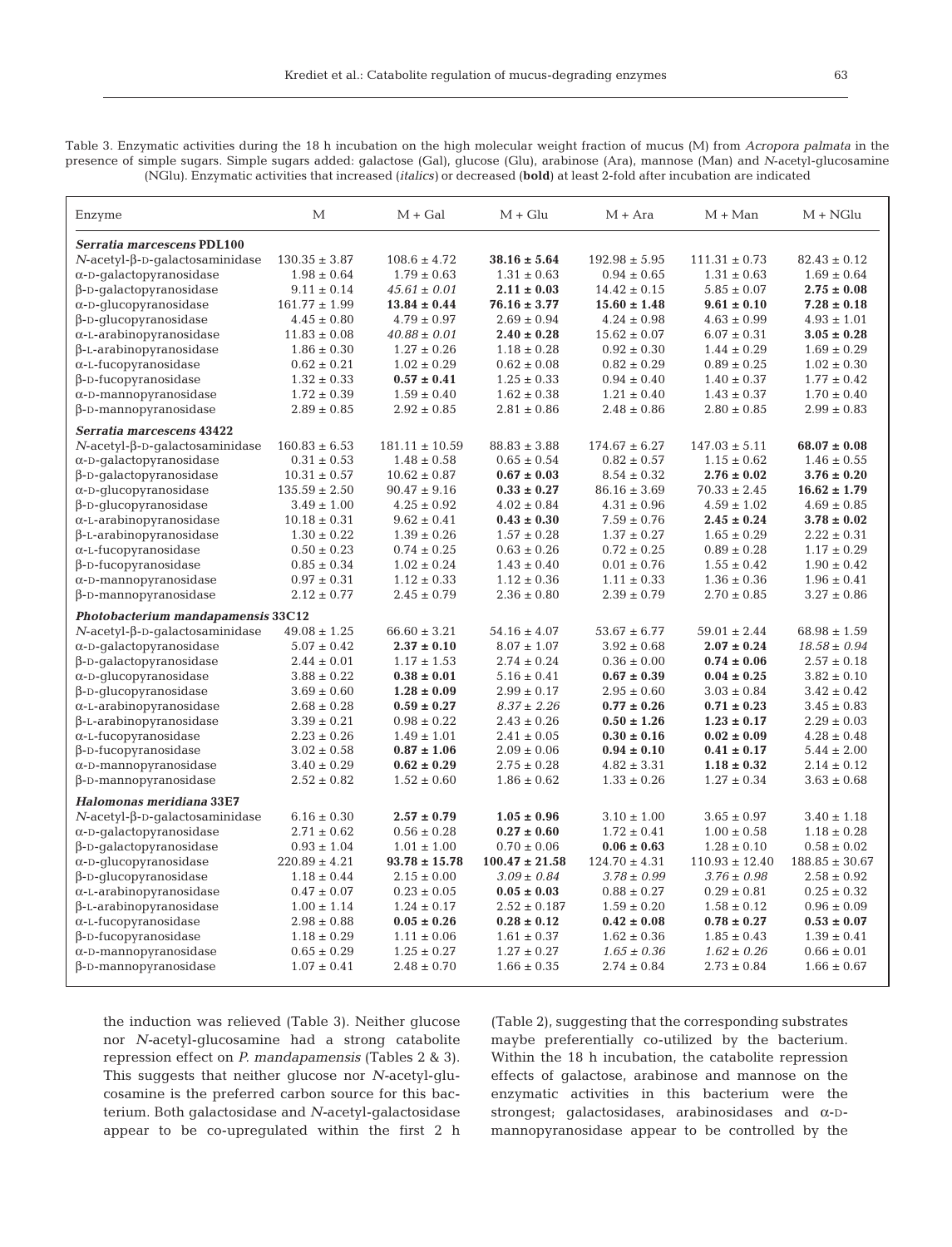feedback inhibition in the presence of sugars that could result from the activity of these enzymes (Table 3). Besides *N-*acetyl-glucosamine, mannose, arabinose and galactose are the 3 most abundant sugars in the mucus polymer of acroporid corals (Meikle et al. 1987). Arabinose and galactose occur as terminal residues, while mannose links the oligosaccharide side chain to the polypeptide backbone (Meikle et al. 1987). These sugars are most likely released during the enzymatic hydrolysis of the polymer through the actions of endo- and exo-glycanases *in situ*. The strong, but delayed, repressive effect of these sugars may, in part, explain why growth of *P. mandapamensis* 33C12 on coral mucus plateaus early despite the fact that it initially grows fast on coral mucus (Krediet et al. 2009). The abundance of simple sugars resulting from hydrolysis of the mucus polymer may signal to this commensal that its habitat (coral mucus surface layer) is degraded, and the bacterium switches to a lower metabolic rate. Most pathogens, on the other hand, in response to nutrient limitation, upregulate virulencerelated genes and thus may switch from saprophytic growth to virulence (Teplitski et al. 2006b, Gorke & Stulke 2008).

In another coral commensal, *Halomonas meridiana* 33E7, galactose and glucose had some catabolite repression effect after 2 h of incubation on mucus, although the number of repressed activities and the magnitude of repression were less than in *Serratia marcescens* PDL100 (Table 2). With the exception of *N*acetyl-glucosamine, the addition of all monosaccharides promoted β-galactosidase activity (Table 2) after 2 h. These results suggest that galactose and glucose may be preferred carbon sources based on their strong catabolite repression.

The 4 tested bacteria had a different set of preferred carbon sources when grown on the mucus polymers; they also differed in the strength of their enzymatic activities. These differences may help explain how coral mucus-associated microbial communities are structured *in situ*, and how pathogens may be able to establish with native coral microbiota. Further mutational analyses are needed to establish the role for these activities *in situ*.

### **Attachment to coral mucus**

Adhesion of a coral pathogen *Vibrio shiloi* to mucus of its coral host was shown to be one of the steps involved in pathogenesis (Banin et al. 2001, Rosenberg & Falkovitz 2004). In the reef environment, coral mucus is colonized by microbes and microscopic eukaryotes (Vacelet & Thomassin 1991). These observations suggest that binding to mucus and establishment

within coral mucus are important to the outcome of coral–bacteria interactions. Because bacteria utilize mucus as a growth substrate, we tested bacterial biofilm formation on mucus in the presence of monosaccharides that would result from the enzymatic hydrolysis of mucus polymers.

Biofilm assays were set up in polystyrene microtiter plates coated with either crude coral mucus or with artificial mucus (a solution containing carbon and nitrogen sources to approximate the composition and viscosity of coral mucus). The addition of sugars at 0.1% had no effect on biofilm formation (data not shown). As shown in Fig. 1A, *Serratia marcescens* PDL100 formed biofilms on artificial mucus and on crude *Acropora palmata* mucus, regardless of the addition of simple sugars to the sample. Biofilm formation by a human pathogen *S. marcescens* 43422 was stronger on artificial mucus than on any combination of coral mucus (Fig. 1B). In control experiments, crude mucus of *A. palmata* also modestly inhibited biofilm formation in CFA medium (data not shown), suggesting that an unknown component of coral mucus inhibits biofilm formation in some bacteria. This is reminiscent of a study in which mucus of some echinoderms contained substances capable of inhibiting attachment by bacteria (Bavington et al. 2004).

In *Photobacterium mandapamensis* there was no difference in biofilm formation on mucus-coated surfaces (vs. surfaces coated with artificial mucus). As shown in Fig. 1D, biofilm formation on mucus-coated surfaces and those formed on mucus-coated surfaces in the presence of simple sugars was similar (although statistically significant, 2-fold differences were observed between biofilms formed on mucus-coated surfaces with the addition of 1% arabinose or galactose, compared to the biofilms formed in the presence of glucose, *N-*acetyl glucosamine or mannose). Biofilm formation by *Halomonas meridiana* 33E7 on surfaces coated with mucus was somewhat lower compared to the biofilm formation on surfaces coated with the artificial mucus (Fig. 1C). With the exception of glucose, none of the simple sugars had a statistically significant effect on biofilm formation. Interestingly, glucopyranosidase (an enzyme that makes glucose available to the cell) is the strongest constitutively active enzyme in *H. meridiana* 33E7. It is, therefore, possible that the availability of the preferred carbon source (glucose for *H. meridiana*, galactose or arabinose for *Photobacterium mandapamensis*, based on the strongest catabolite repression activity by these sugars) indicates a preferred ecological niche for this organism and stimulates settlement and biofilm formation. An alternative explanation for the observed effect could be based on the reports that bacteria bind to specific carbohydrate receptors present in coral mucus (Banin et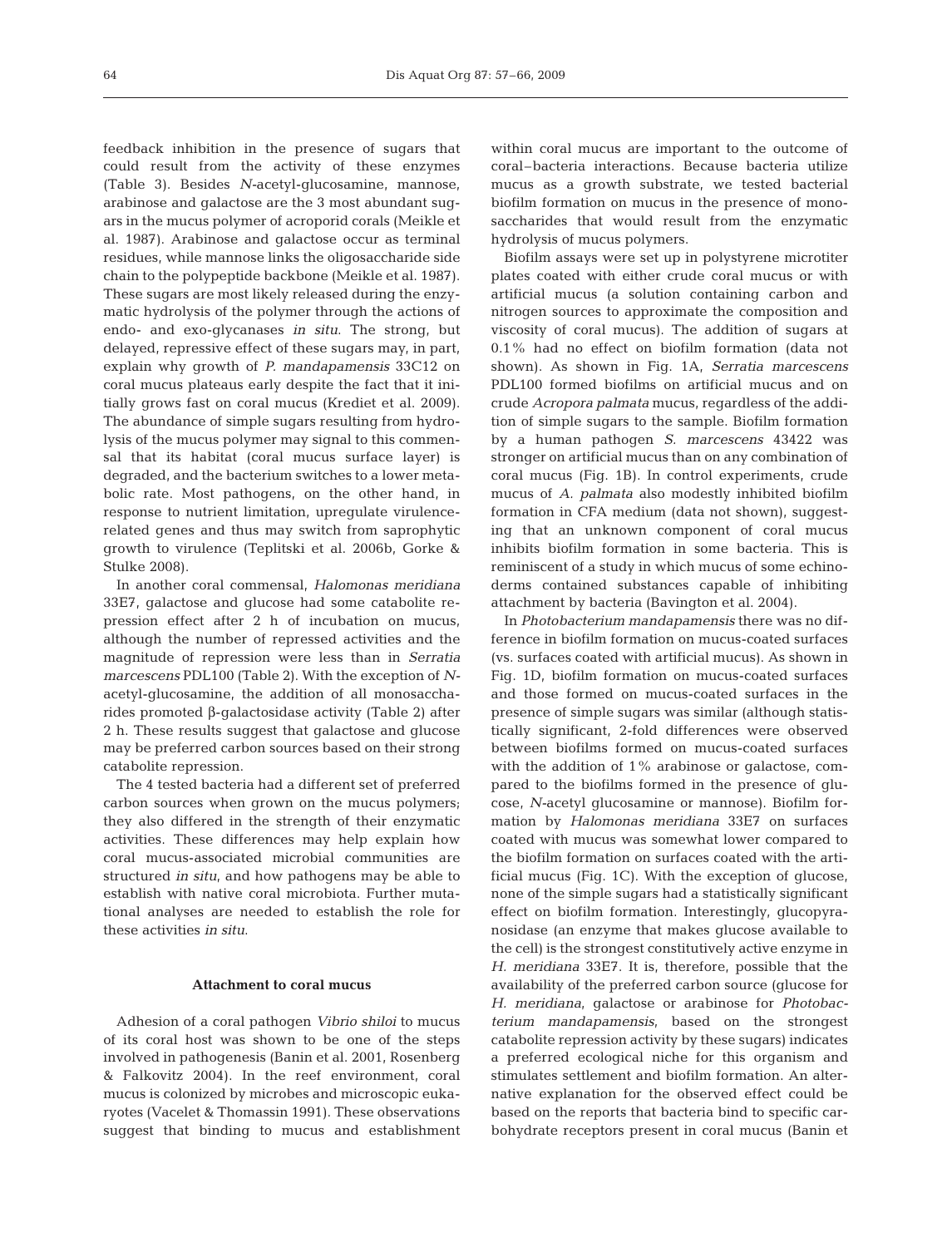

Fig. 1. Biofilm formation on surfaces coated with mucus of *Acropora palmata* in the presence of simple sugars. (A) White pox pathogen *Serratia marcescens* PDL100, (B) human pathogen *S. marcescens* ATCC43422, coral commensals (C) *Halomonas meridiana* 33E7 and (D) *Photobacterium mandapamensis* 33E12. *A*590: absorbance at 590 nm. Man: D-mannose; Ara: L-arabinose; Gal: D-galactose; NGlu: *N*-acetyl-D-glucosamine; Glu: glucose. Error bars represent SE; data points that are statistically different are indicated by different lowercase letters

al. 2001) and the addition of simple sugars may either facilitate or inhibit these interactions.

## **CONCLUSIONS**

It is becoming increasingly clear that nutrients and signals found in the coral surface mucopolysaccharide layer dictate, at least in part, the structure and the composition of the associated microbiota (Ritchie 2006, Sharon & Rosenberg 2008, Teplitski & Ritchie 2009). The present study suggests that to colonize mucus of its coral host, *Acropora palmata*, a model pathogen *Serratia marcescens* and 2 representative coral commensals relied on different strategies. Upon exposure to coral mucus, mannopyranosidases were induced in *S. marcescens*, these enzymes hydrolyze oligosaccharide side chains from the polypeptide backbone of the mucus glycoprotein. At least 5 glycosidases were strongly expressed in the starved cultures of this bacterium, and these enzymes may help degrade mucus oligosaccharides that are released by mannosidases. Most of the glycosidases in *S. marcescens* were subject to catabolite repression early, and this suggests that the ability to efficiently downregulate enzymatic activities during colonization of coral mucus may help this pathogen establish within the coral mucus layer. Catabolite repression was relieved within 18 h of incubation on mucus, suggesting that as nutrients become less available, this pathogen becomes more aggressive. This would be consistent with the observations in other pathogens that upregulate their virulence genes when preferred carbon sources become limiting (Deutscher 2008, Gorke & Stulke 2008, Teplitski et al. 2006b).

A comparison of enzymatic activities induced in the commensals during growth on the mucus polymer suggested that they relied on different strategies to colonize the coral surface mucopolysaccharide layer. In *Photobacterium mandapamensis* at least 10 new glycosidases were induced at various stages of *in vitro* growth on the mucus polymers. The availability of galactose, mannose or arabinose had a strong repressive affect on enzymatic activities after 18 h of growth on mucus. In another commensal bacterium, *Halomonas meridiana*, α-D-glucopyranosidase was strongly and constitutively produced and 4 new glycosidases were induced during growth on the high molecular weight fraction of coral mucus. Interestingly, in both commensals, catabolite repression effects were strongest after 18 h of incubation, while in the white pox pathogen, the catabolite repression effects were largely relieved within the same time frame. It may be possible (while not yet experimentally tested) that this catabolite repression by sugars may arrest overgrowth